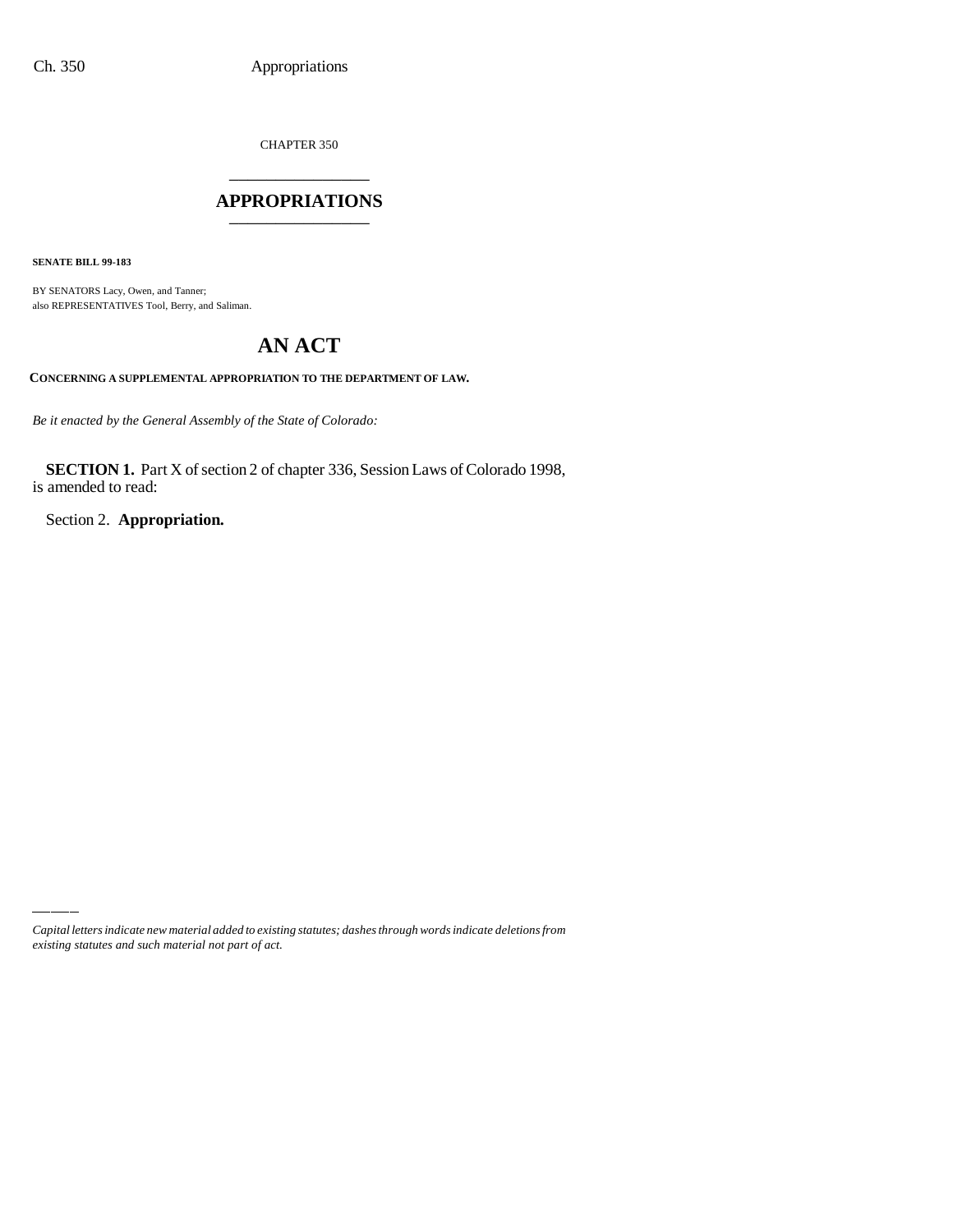|                              |                   |              |                          |                | APPROPRIATION FROM  |                  |                |
|------------------------------|-------------------|--------------|--------------------------|----------------|---------------------|------------------|----------------|
|                              |                   |              |                          | <b>GENERAL</b> |                     | <b>CASH</b>      |                |
|                              | <b>ITEM &amp;</b> |              | <b>GENERAL</b>           | <b>FUND</b>    | CASH                | <b>FUNDS</b>     | <b>FEDERAL</b> |
|                              | <b>SUBTOTAL</b>   | <b>TOTAL</b> | <b>FUND</b>              | <b>EXEMPT</b>  | <b>FUNDS</b>        | <b>EXEMPT</b>    | <b>FUNDS</b>   |
|                              | \$<br>\$          |              | \$                       | \$             | \$                  | \$               | \$             |
|                              |                   |              | PART X                   |                |                     |                  |                |
|                              |                   |              | <b>DEPARTMENT OF LAW</b> |                |                     |                  |                |
| (1) ADMINISTRATION           |                   |              |                          |                |                     |                  |                |
| <b>Personal Services</b>     | 1,750,854         |              | 283,077                  |                |                     | $1,467,777(T)^4$ |                |
|                              | 1,760,854         |              | 254,850                  |                |                     | $1,506,004(T)^a$ |                |
|                              | $(37.7$ FTE)      |              |                          |                |                     |                  |                |
| Health, Life, and Dental     | 663,417           |              | 225,176                  |                | $30,793^b$          | 393,501(T)       | 13,947         |
|                              | 681,105           |              |                          |                |                     | $411,189(T)^c$   |                |
| Short-term Disability        | 35,472            |              | 11,111                   |                | $1,633^b$           | 21,730(T)        | 998            |
|                              | 35,675            |              |                          |                |                     | $21,933(T)^c$    |                |
| Salary Survey and            |                   |              |                          |                |                     |                  |                |
| <b>Anniversary Increases</b> | 1,088,890         |              | 353,127                  |                | 54,144 <sup>b</sup> | $639,188(T)^c$   | 42,431         |
| Worker's Compensation        | 43,200            |              | 14,391                   |                | $2,685^{\rm b}$     | $24.995(T)^c$    | 1,129          |
| <b>Operating Expenses</b>    | 220,939           |              | 220,939                  |                |                     |                  |                |
| Purchase of Services from    |                   |              |                          |                |                     |                  |                |
| <b>Computer Center</b>       | 43,573            |              | 43,573                   |                |                     |                  |                |
| Payment to Risk              |                   |              |                          |                |                     |                  |                |
| Management and Property      |                   |              |                          |                |                     |                  |                |
| Funds                        | 49,400            |              | 49,400                   |                |                     |                  |                |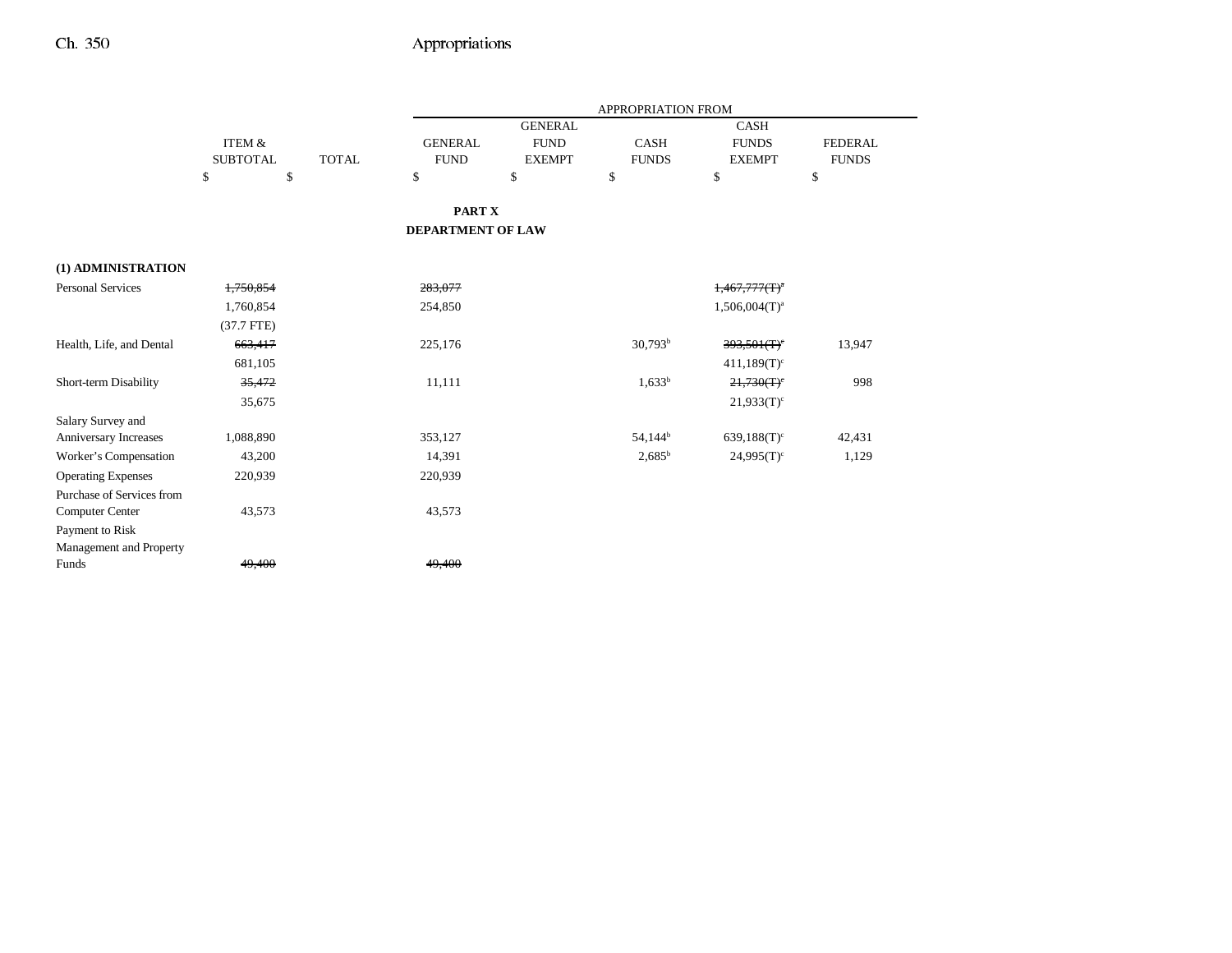|                                               | 48,600  |           | 48,600               |                       |                           |        |
|-----------------------------------------------|---------|-----------|----------------------|-----------------------|---------------------------|--------|
| <b>Vehicle Lease Payments</b>                 | 57,840  |           | 21,549               |                       | $30,936(T)^c$             | 5,355  |
| <b>ADP</b> Capital Outlay                     | 410,000 |           | 201,230              | $40,870^{\rm b}$      | $167,900(T)^c$            |        |
| Year 2000 Projects <sup><math>64</math></sup> | 32,400  |           | 32,400               |                       |                           |        |
| Capitol Complex Leased                        |         |           |                      |                       |                           |        |
| Space                                         | 627,740 |           | 209,028              | $31.133$ <sup>b</sup> | 372,106(T)                | 15,473 |
|                                               | 556,024 |           | 185,148              | $27.577^b$            | $329,594(T)$ <sup>c</sup> | 13,705 |
| <b>Attorney General</b>                       |         |           |                      |                       |                           |        |
| Discretionary Fund                            | 5,000   |           | $5,000$ <sup>d</sup> |                       |                           |        |
|                                               |         | 5,028,725 |                      |                       |                           |        |
|                                               |         | 4,984,100 |                      |                       |                           |        |

<sup>a</sup> This amount shall be from indirect cost recoveries.

b These amounts shall be from various sources of cash funds within the department.

c These amounts shall be from various sources of cash funds exempt within the department.

<sup>d</sup> For purposes of complying with the limitation on state fiscal year spending imposed by Article X, Section 20 of the State Constitution, these moneys are included for informational purposes as they are continuously appropriated by a permanent statute or constitutional provision and, therefore, are not subject to the limitation of General Fund appropriations as set forth in Section 24-75-201.1, C.R.S.

### **(2) GENERAL ENFORCEMENT AND APPELLATE SECTIONS121, 121a**

| 2,696,816    | 2,696,816 |
|--------------|-----------|
| $(46.0$ FTE) |           |
|              |           |
| 132.104      | 132,104   |
| 317,864      | 317,864   |
| 139,143      | 139,143   |
| 32.043       | 32,043    |
|              |           |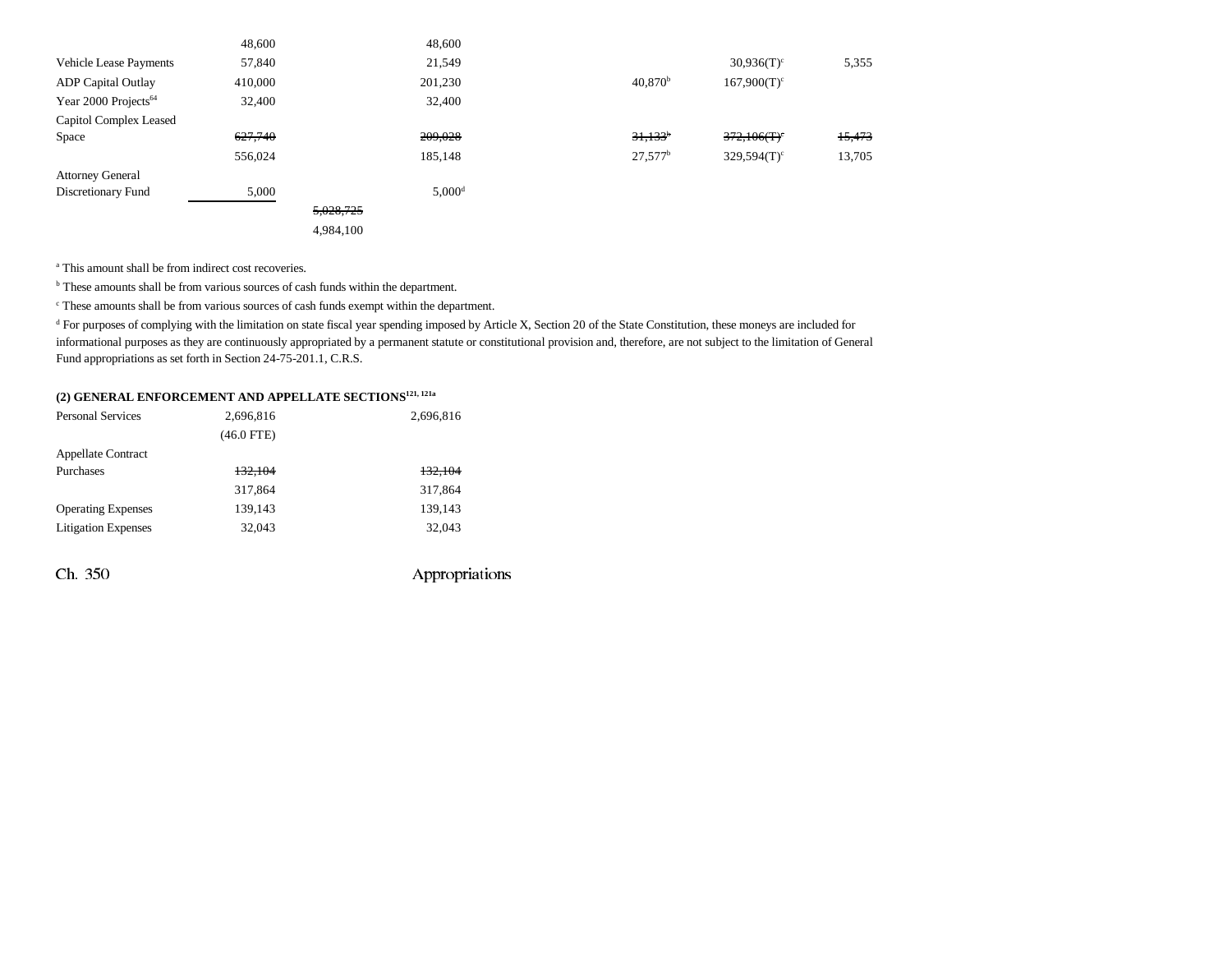|                                      |                 |              | <b>APPROPRIATION FROM</b> |                               |              |                      |                |
|--------------------------------------|-----------------|--------------|---------------------------|-------------------------------|--------------|----------------------|----------------|
|                                      | ITEM &          |              | <b>GENERAL</b>            | <b>GENERAL</b><br><b>FUND</b> | <b>CASH</b>  | CASH<br><b>FUNDS</b> | <b>FEDERAL</b> |
|                                      | <b>SUBTOTAL</b> | <b>TOTAL</b> | <b>FUND</b>               | <b>EXEMPT</b>                 | <b>FUNDS</b> | <b>EXEMPT</b>        | <b>FUNDS</b>   |
|                                      | \$              | \$           | \$                        | \$                            | \$           | \$                   | \$             |
|                                      |                 |              |                           |                               |              |                      |                |
| <b>Consultant Expenses</b>           | 200,000         |              | 200,000                   |                               |              |                      |                |
| <b>Consumer Protection</b>           |                 |              |                           |                               |              |                      |                |
| Recovery Fund                        | 50,000          |              |                           |                               |              | $50,000^{\rm a}$     |                |
| Capital Crimes                       |                 |              |                           |                               |              |                      |                |
| Prosecution Unit <sup>122, 123</sup> | 343,478         |              | 343,478                   |                               |              |                      |                |
|                                      | $(5.0$ FTE)     |              |                           |                               |              |                      |                |
| <b>Victim's Assistance</b>           | 53,058          |              |                           |                               |              | 53,058 $(T)^{b}$     |                |
|                                      | $(1.0$ FTE)     |              |                           |                               |              |                      |                |
|                                      |                 | 3,646,642    |                           |                               |              |                      |                |
|                                      |                 | 3,832,402    |                           |                               |              |                      |                |

a This amount shall be from court-awarded settlements.

<sup>b</sup> This amount shall be from the Department of Public Safety, Division of Criminal Justice, Victim's Assistance and Law Enforcement Fund.

**(3) LEGAL SERVICES TO STATE AGENCIES124, 125**

Personal Services 10,471,230 10,580,983 (175.0 FTE) (177.5 FTE)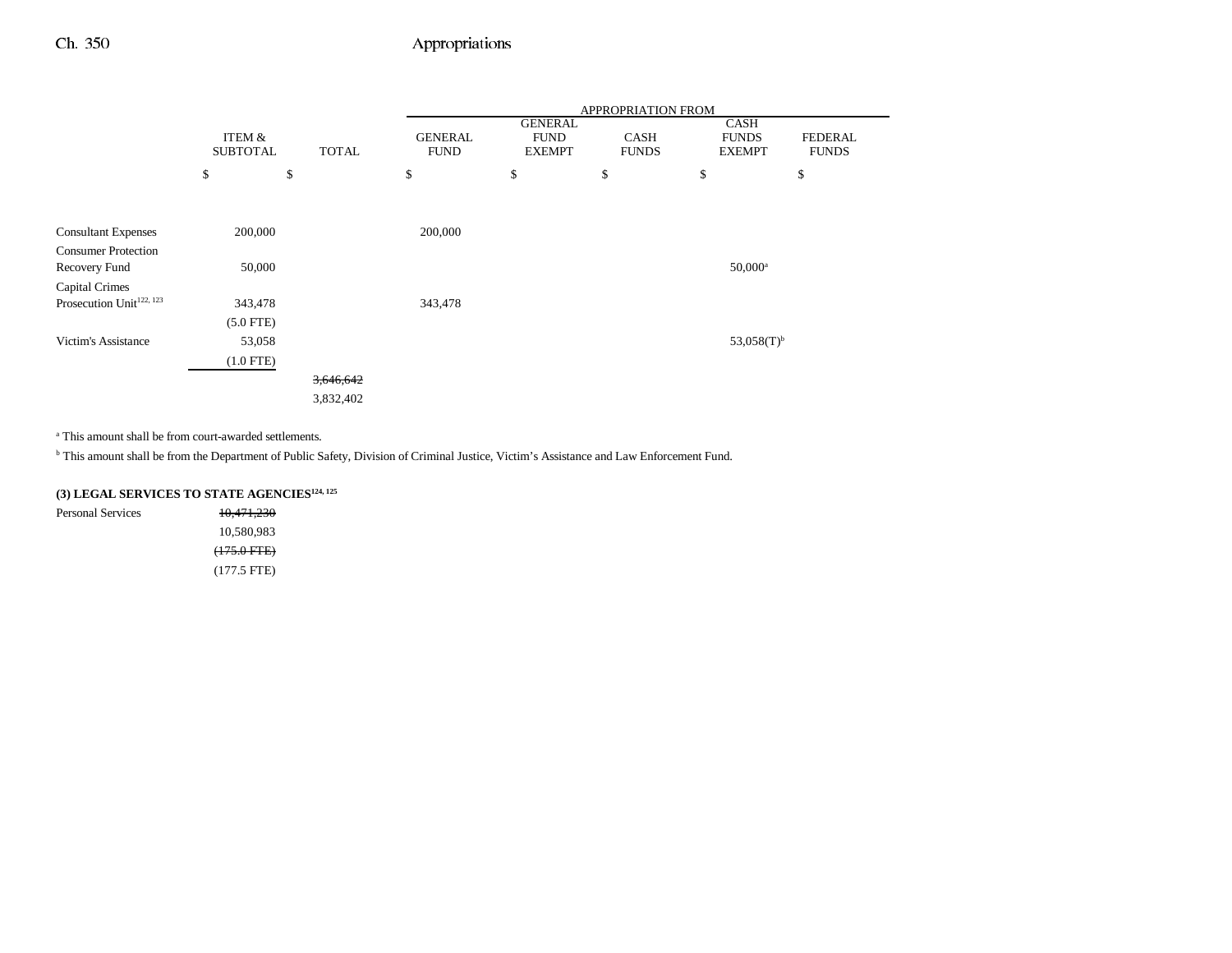| <b>Operating Expenses</b>       | 484,385   |            |  |                   |                              |
|---------------------------------|-----------|------------|--|-------------------|------------------------------|
|                                 | 510,154   |            |  |                   |                              |
| <b>Litigation Expenses</b>      | 120,268   |            |  |                   |                              |
|                                 | 129,115   |            |  |                   |                              |
| <b>Indirect Cost Assessment</b> | 1,192,057 |            |  |                   |                              |
|                                 | 1,230,284 |            |  |                   |                              |
|                                 |           | 12,267,940 |  | $116,790^{\circ}$ | $12,151,150(T)^6$            |
|                                 |           | 12,450,536 |  |                   | $12,333,746(T)$ <sup>b</sup> |

a Of this amount, \$21,184 shall be from the Public Employees' Retirement Association, \$32,658(T) shall be from the Department of Revenue, State Lottery Division, \$15,327(T) shall be from the Department of Corrections, Correctional Industries Subprogram, \$25,914(T) shall be from the Department of Higher Education, Colorado Student Loan Program, \$5,353(T) shall be from the Department of Human Services, Nursing Homes, and \$16,354(T) shall be from Auraria Higher Education Center Enterprises.

<sup>b</sup> This amount shall be from various sources of funds appropriated for legal services to state agencies.

#### **(4) SPECIAL PURPOSE**

| <b>Collection Agency</b>            |              |            |                          |  |
|-------------------------------------|--------------|------------|--------------------------|--|
| Board <sup>121</sup>                | 135,988      |            | 135,988 <sup>a</sup>     |  |
|                                     |              |            | $(2.5$ FTE $)$           |  |
| <b>Uniform Consumer Credit</b>      |              |            |                          |  |
| Code                                | 436,501      |            | $436,501^{\rm b}$        |  |
|                                     |              |            | $(6.5$ FTE)              |  |
| Medicaid Fraud Grant <sup>126</sup> | 795,304      | 196,826(M) | $2,000^\circ$<br>596,478 |  |
|                                     | $(11.0$ FTE) |            |                          |  |
| Office of Consumer                  |              |            |                          |  |
| Counsel                             | 270,494      |            | $270,494$ <sup>d</sup>   |  |
|                                     |              |            | $(4.0$ FTE)              |  |
|                                     |              |            |                          |  |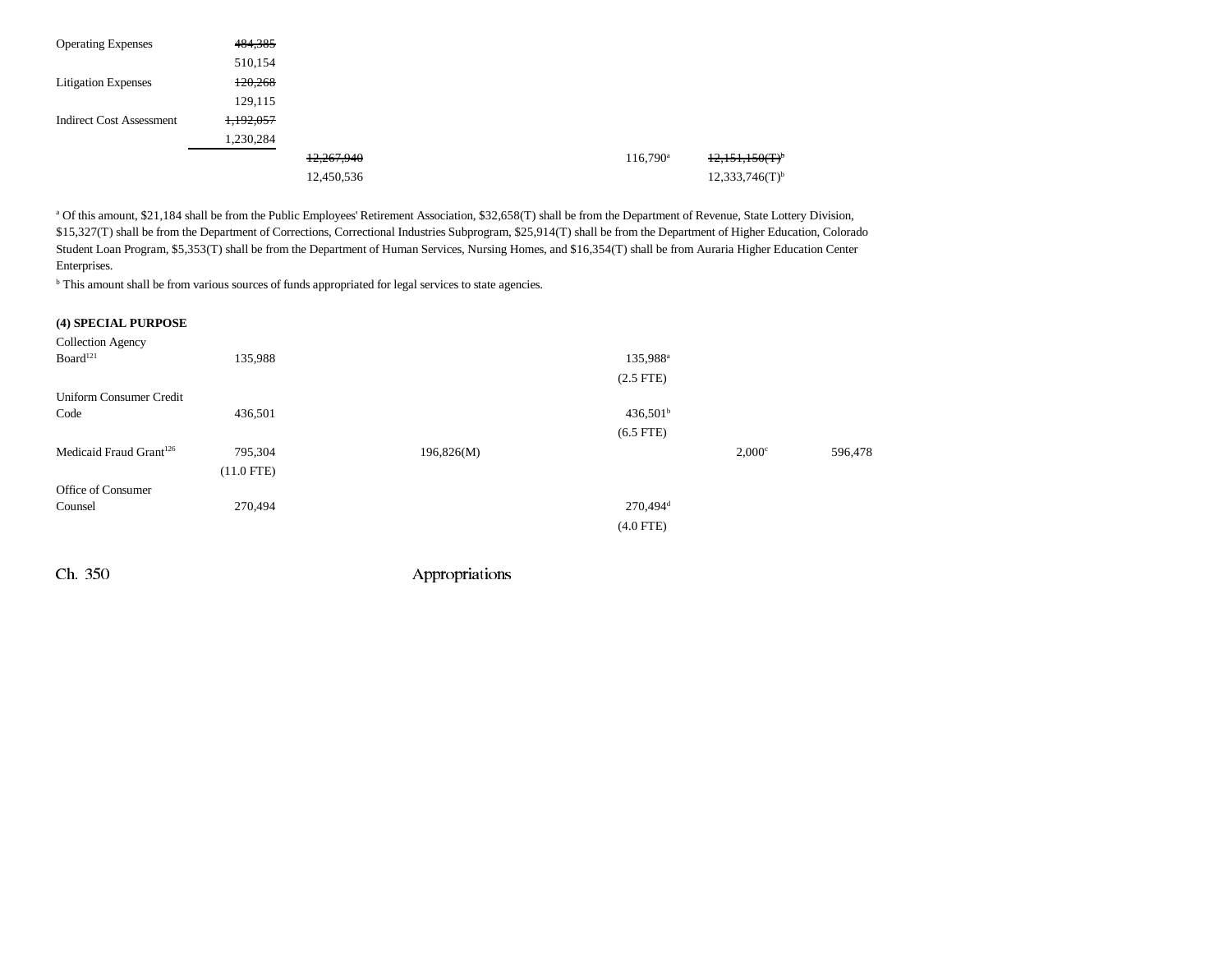|                                        |                                      |              |                               |                                                | APPROPRIATION FROM          |                                              |                                |
|----------------------------------------|--------------------------------------|--------------|-------------------------------|------------------------------------------------|-----------------------------|----------------------------------------------|--------------------------------|
|                                        | <b>ITEM &amp;</b><br><b>SUBTOTAL</b> | <b>TOTAL</b> | <b>GENERAL</b><br><b>FUND</b> | <b>GENERAL</b><br><b>FUND</b><br><b>EXEMPT</b> | <b>CASH</b><br><b>FUNDS</b> | <b>CASH</b><br><b>FUNDS</b><br><b>EXEMPT</b> | <b>FEDERAL</b><br><b>FUNDS</b> |
|                                        | \$                                   | \$           | \$                            | \$                                             | \$                          | \$                                           | \$                             |
|                                        |                                      |              |                               |                                                |                             |                                              |                                |
| <b>District Attorneys' Salaries</b>    | 1,314,834                            |              | 1,314,834                     |                                                |                             |                                              |                                |
| Legal Services for Risk                |                                      |              |                               |                                                |                             |                                              |                                |
| <b>Management Division</b>             | 1,249,629                            |              |                               |                                                |                             | $1,249,629(T)$ <sup>e</sup>                  |                                |
|                                        |                                      |              |                               |                                                |                             | $(19.0$ FTE)                                 |                                |
| Comprehensive                          |                                      |              |                               |                                                |                             |                                              |                                |
| Environmental Response,                |                                      |              |                               |                                                |                             |                                              |                                |
| Compensation and                       |                                      |              |                               |                                                |                             |                                              |                                |
| Liability Act                          | 880,204                              |              | 803,828                       |                                                |                             | $76,376(T)$ <sup>f</sup>                     |                                |
|                                        | $(15.0$ FTE)                         |              |                               |                                                |                             |                                              |                                |
| Comprehensive                          |                                      |              |                               |                                                |                             |                                              |                                |
| Environmental Response,                |                                      |              |                               |                                                |                             |                                              |                                |
| Compensation and                       |                                      |              |                               |                                                |                             |                                              |                                |
| Liability Act Contracts <sup>127</sup> | 1,233,976                            |              | 1,233,976                     |                                                |                             |                                              |                                |
| Workers' Compensation                  |                                      |              |                               |                                                |                             |                                              |                                |
| Fraud                                  | 142,202                              |              |                               |                                                | $142,202$ <sup>g</sup>      |                                              |                                |
|                                        |                                      |              |                               |                                                | $(2.0$ FTE $)$              |                                              |                                |
| Supreme Court Litigation               | 302,084                              |              | 302,084                       |                                                |                             |                                              |                                |
| <b>Police Officers Standards</b>       |                                      |              |                               |                                                |                             |                                              |                                |
| and Training Board                     |                                      |              |                               |                                                |                             |                                              |                                |
| Support                                | 215,773                              |              | 70,773                        |                                                | $145,000^{\rm h}$           |                                              |                                |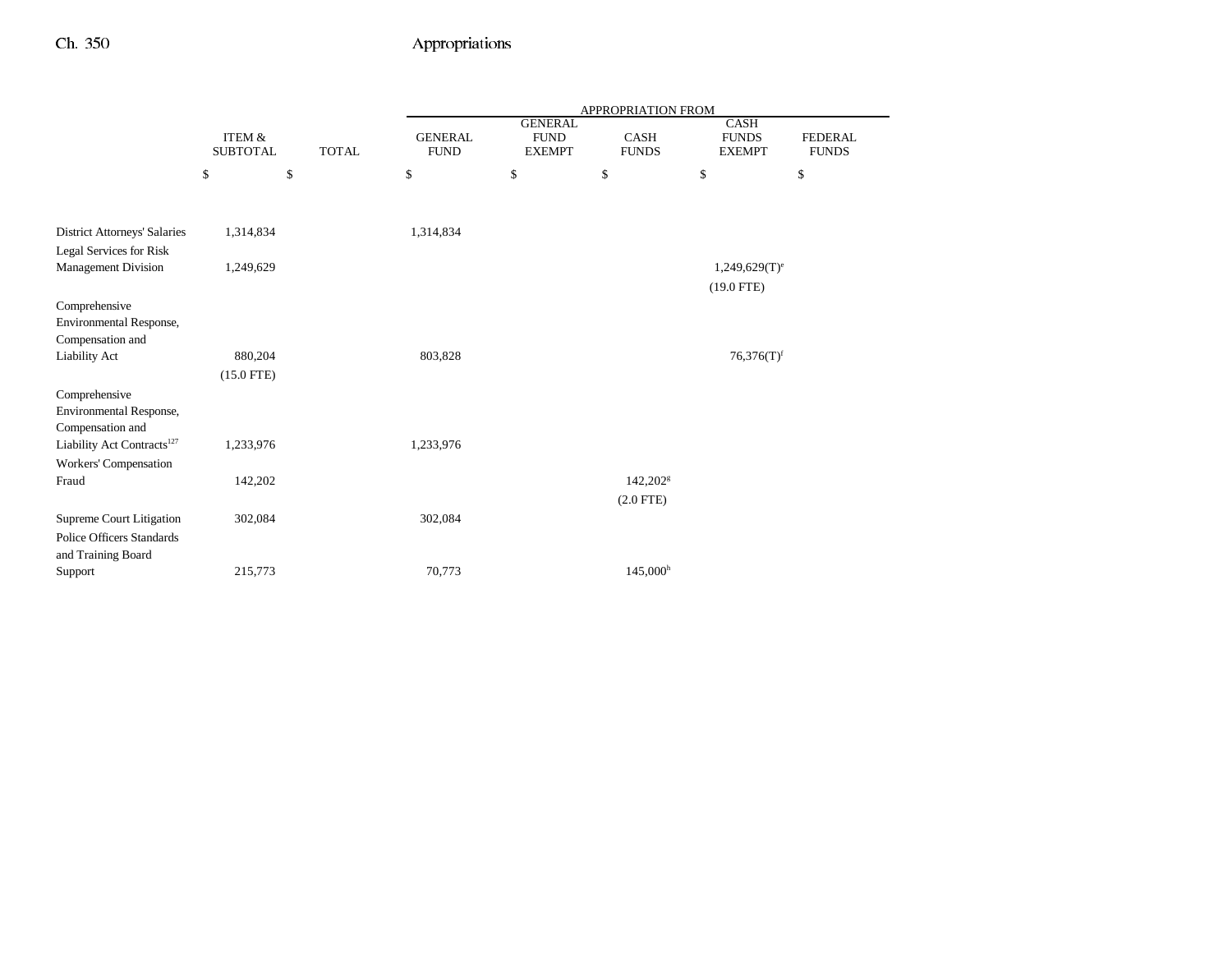|                                 | $(4.0$ FTE) |           |           |                        |                  |
|---------------------------------|-------------|-----------|-----------|------------------------|------------------|
| <b>Litigation Management</b>    |             |           |           |                        |                  |
| Fund <sup>128</sup>             | 300,000     |           | 300,000   |                        |                  |
| <b>Securities Fraud</b>         | 253,700     |           |           |                        | $253,700(T)^{i}$ |
|                                 |             |           |           |                        | $(3.5$ FTE)      |
| <b>Insurance Fraud</b>          | 154,000     |           |           |                        | $154,000(T)^{j}$ |
|                                 |             |           |           |                        | $(2.5$ FTE)      |
| <b>Tobacco Litigation</b>       | 1,500,000   |           | 1,500,000 |                        |                  |
|                                 | 554,089     |           | 554,089   |                        |                  |
| <b>Indirect Cost Assessment</b> | 290,236     |           |           | $104,178$ <sup>k</sup> | 186,058(T)       |
|                                 | 275,720     |           |           |                        | $171,542(T)^1$   |
|                                 |             | 9,474,925 |           |                        |                  |
|                                 |             | 8,514,498 |           |                        |                  |

a This amount shall be from the Collection Agency Board Fund.

b This amount shall be from the Uniform Consumer Credit Code Fund.

c This amount shall be from court-awarded settlements.

d This amount shall be from the Public Utilities Commission Fixed Utilities Fund.

e This amount shall be from the Risk Management Fund.

f This amount shall be from the Department of Public Health and Environment.

<sup>g</sup> This amount shall be from the State Compensation Insurance Authority.

h This amount shall be from the Peace Officers Standards and Training Board Cash Fund.

<sup>i</sup> This amount shall be from the Department of Regulatory Agencies, Division of Securities.

<sup>j</sup> This amount shall be from the Department of Regulatory Agencies, Division of Insurance Cash Fund.

k Of this amount, \$17,363 shall be from the Collection Agency Board Fund, \$45,144 shall be from the Uniform Consumer Credit Code Fund, \$27,781 shall be from the

Public Utilities Commission Fixed Utilities Fund, and \$13,890 shall be from the State Compensation Insurance Authority.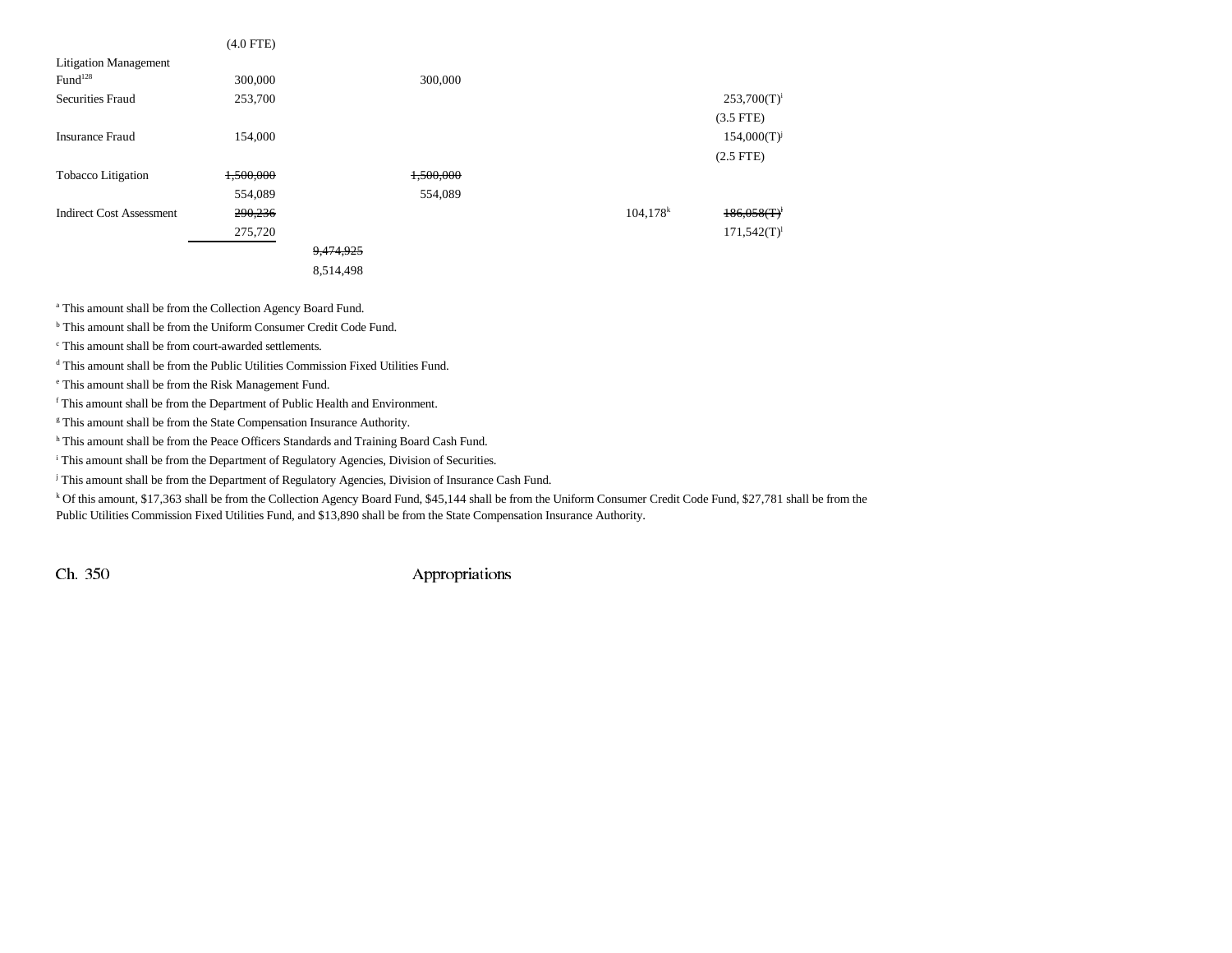|                 |       |                | APPROPRIATION FROM |              |               |              |  |  |  |  |
|-----------------|-------|----------------|--------------------|--------------|---------------|--------------|--|--|--|--|
|                 |       |                | <b>GENERAL</b>     |              | CASH          |              |  |  |  |  |
| ITEM &          |       | <b>GENERAL</b> | <b>FUND</b>        | CASH         | <b>FUNDS</b>  | FEDERAL      |  |  |  |  |
| <b>SUBTOTAL</b> | TOTAL | <b>FUND</b>    | <b>EXEMPT</b>      | <b>FUNDS</b> | <b>EXEMPT</b> | <b>FUNDS</b> |  |  |  |  |
|                 |       |                |                    |              |               |              |  |  |  |  |

l Of this amount, \$131,958 shall be from the Risk Management Fund, \$24,308 shall be from the Department of Regulatory Agencies, Division of Securities, and \$15,276 shall be from the Department of Regulatory Agencies, Division of Insurance.

#### **TOTALS PART X**

| $(LAW)^{4,5}$ | \$30.418.232 | <del>\$10,935,906°</del>   | <del>\$1.512.411</del> | <del>\$17.294.104</del> * | \$675,811 |
|---------------|--------------|----------------------------|------------------------|---------------------------|-----------|
|               | \$29,781,536 | $$10,122,848$ <sup>a</sup> | $$1.508.855^b$         | \$17,475,790 <sup>b</sup> | \$674,043 |

<sup>a</sup> Of this amount, \$5,000 is included as information for purposes of complying with the limitation on state fiscal year spending imposed by Article X, Section 20 of the State Constitution. As this amount is continuously appropriated by a permanent statute or constitutional provision, it is not subject to the limitation of General Fund appropriations as set forth in Section 24-75-201.1, C.R.S.

 $b$  Of these amounts,  $$17,337,710$  \$17,519,396 contains a (T) notation.

**FOOTNOTES** -- The following statements are referenced to the numbered footnotes throughout section 2.

- 4 (Governor lined through this provision. See L. 98, p. 2193.)
- 5 All Departments, Totals -- The General Assembly requests that copies of all reports requested in other footnotes contained in this act be delivered to the Joint Budget Committee and the majority and minority leadership in each house of the General Assembly. Each principal department of the state shall produce its rules and regulations in an electronic format that is suitable for public access through electronic means. Such rules and regulations in such format shall be submitted to the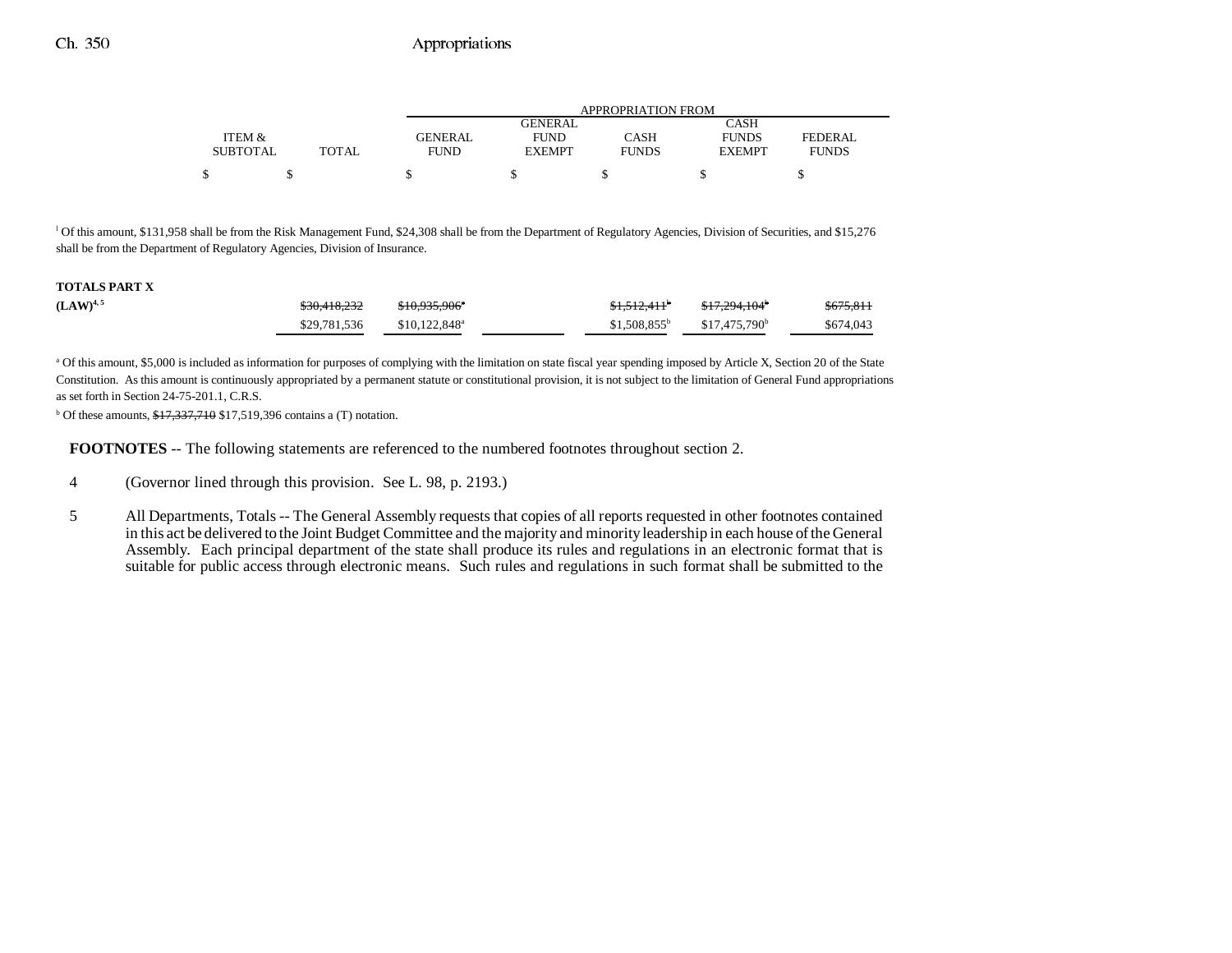Office of Legislative Legal Services for publishing on the Internet. It is the intent of the General Assembly that this be done within existing resources.

- 64 Department of Human Services, Office of Information Technology Services, Year 2000 Projects; Department of Law, Administration, Year 2000 Projects; Department of Public Health and Environment, Information Technology Services, Year 2000 Projects; and Department of Revenue, Information Technology Division, Year 2000 Projects -- It is the intent of the General Assembly that moneys in this line be restricted by the State Controller until the Commission on Information Management has reviewed and approved the Department's Year 2000 implementation plan.
- 121 Department of Law, General Enforcement and Appellate Sections; and Special Purpose, Collection Agency Board -- The General Assembly anticipates that, as a result of funds in FY 1995-96 for an automated phone system or answering service, the Consumer Protection Unit of the General Enforcement and Appellate Section and the Collection Agency Board will be able to demonstrate a decrease in the average time to respond to complaints and an increase in the number of complaints resolved and enforcement actions.
- 121a Department of Law, General Enforcement and Appellate Sections -- It is the intent of the General Assembly that in FY 1998-99, the Department of Law be authorized to use up to \$750,000 in custodial funds from the Consumer Protection and Antitrust Custodial Funds, designated by a Court for future consumer protection and antitrust enforcement purposes, to fund the State Tobacco Litigation.
- 122 Department of Law, General Enforcement and Appellate Sections, Capital Crimes Prosecution Unit -- The Department is requested to report to the General Assembly, no later than October 15, 1998, on both the dollars and the FTE utilized by the district attorneys in prosecuting death penalty cases in FY 1997-98. In addition, the Department is requested to report no later than October 15, 1998, on the dollars and FTE utilized within the Department in assisting district attorneys in such death penalty cases in FY 1997-98.
- 123 Department of Law, General Enforcement and Appellate Sections, Capital Crimes Prosecution Unit -- The Department is requested to report to the Joint Budget Committee, no later than October 15, 1998, on the allocation of Unit resources in FY 1997-98. The report should itemize the number of hours and dollars dedicated to all aspects of the Unit's work, including: researching and drafting, case investigation, and appearances in court.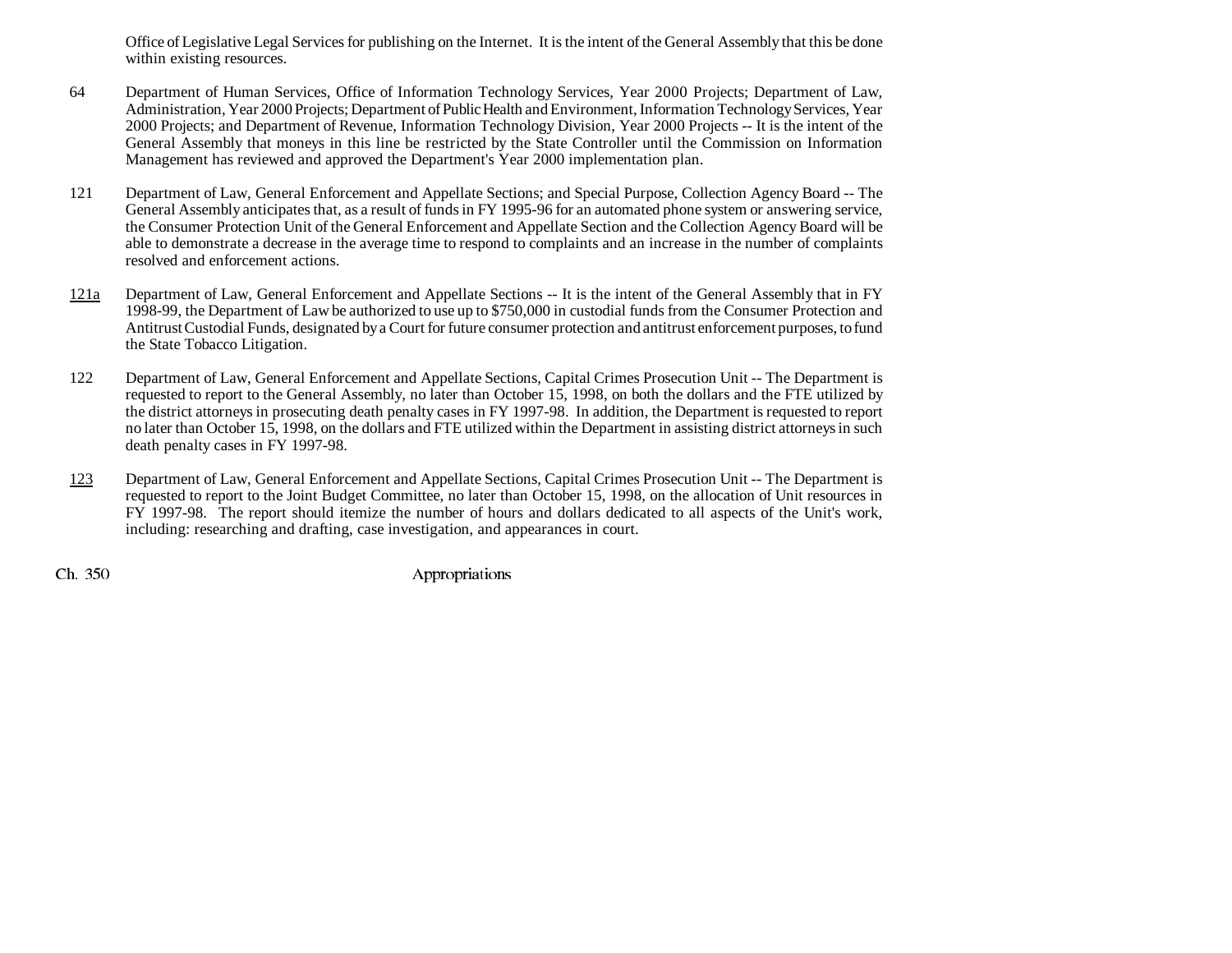|                 |              |             | APPROPRIATION FROM |              |               |              |  |  |  |  |
|-----------------|--------------|-------------|--------------------|--------------|---------------|--------------|--|--|--|--|
|                 |              |             | GENERAL            |              | CASH          |              |  |  |  |  |
| ITEM &          |              | GENERAL     | <b>FUND</b>        | CASH         | <b>FUNDS</b>  | FEDERAL      |  |  |  |  |
| <b>SUBTOTAL</b> | <b>TOTAL</b> | <b>FUND</b> | <b>EXEMPT</b>      | <b>FUNDS</b> | <b>EXEMPT</b> | <b>FUNDS</b> |  |  |  |  |
|                 |              |             |                    |              |               |              |  |  |  |  |

- 124 Department of Law, Legal Services to State Agencies -- In making this appropriation, it is the intent of the General Assembly that hourly billing rates charged by the Department for legal services to state agencies not exceed \$51.40 per hour for attorneys and \$39.55 per hour for paralegal, for an average rate of \$49.11.
- 125 Department of Law, Legal Services to State Agencies -- Funds received by the Department for the provision of legal services shall be expended only if appropriated by the General Assembly.
- 126 Department of Law, Special Purpose, Medicaid Fraud Grant -- It is the intent of the General Assembly that all efforts be made to eliminate fraud and abuse occurring within the Colorado Medicaid program. To this end, the General Assembly requests that the Department of Law's Medicaid Fraud Control Unit produce a progress report on the Department's efforts to reduce Medicaid fraud and abuse in Colorado. The report should include: (1) estimates on the total amount of Medicaid fraud and abuse in Colorado; (2) an itemized list of total fines, costs, and restitutions recovered, on a case-by-case basis, attributable to the Medicaid Fraud Control Unit's efforts; (3) an analysis of the time and cost associated with each Medicaid fraud or abuse case prosecuted by the Medicaid Fraud Control Unit; (4) a detailed explanation of the Medicaid Fraud Control Unit's participation in the Operation Restore Trust program; (5) a detailed explanation of the Medicaid Fraud Control Unit's participation in global or national Medicaid fraud settlements, including total awards received due to them; and (6) evidence of the effectiveness of the Medicaid Fraud Control Unit in reducing the amount of Medicaid fraud and abuse in Colorado. The Medicaid Fraud Control Unit is requested to submit the report to the Joint Budget Committee by November 1, 1998.
- 127 Department of Law, Special Purpose, Comprehensive Environmental Response, Compensation Liability Act Contracts;